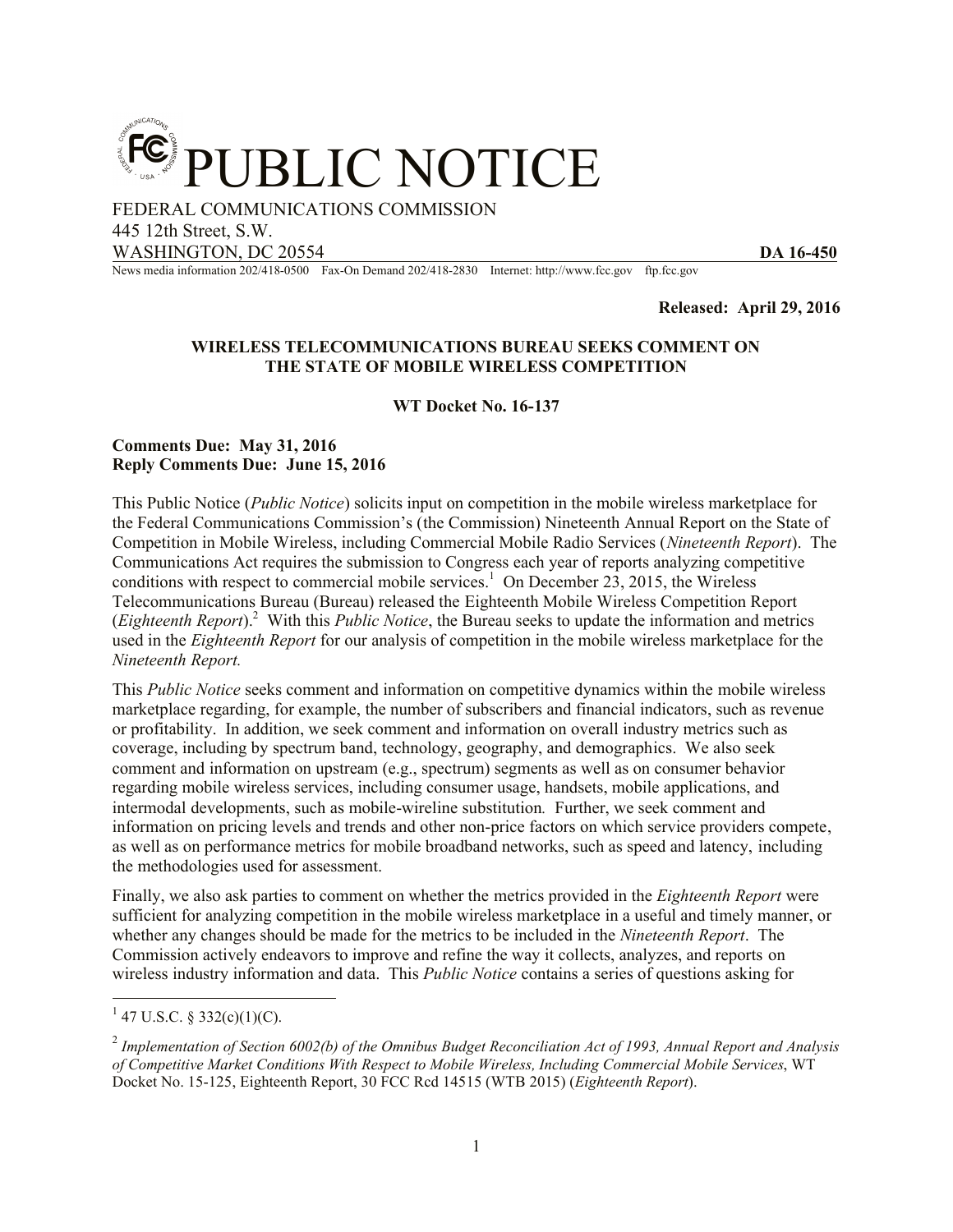information and analytic recommendations related to those efforts. We seek comment on these and any other approaches to improve the quality of the *Nineteenth Report* as well as subsequent *Reports*.

The information used in the competitive analysis in the *Eighteenth Report* was derived from various sources, including comments in the public record, Mosaik Solutions  $(Mosaik)<sup>3</sup>$  industry associations, financial industry analysts, company filings and news releases, Security and Exchange Commission (SEC) filings, trade publications, industry trade and press releases, research firms' publicly-available data, university researchers and scholarly publications, vendor market product releases, white papers, service provider web sites, and data submitted to the Commission through other data collection efforts, such as FCC Form 477, the Numbering Resource Utilization Forecast (NRUF), and Measuring Broadband America. We also utilized the Commission's Universal Licensing System (ULS) for service providers' spectrum holdings. We seek input on whether there are other sources of information, especially quantitative data, which should be used to help analyze competition in the mobile wireless marketplace.

For the *Nineteenth Report*, we request that commenters submit information, data, and statistics available for the second half of 2015 and early 2016, as well as information on any trends and developments that have occurred during late 2015 and early 2016. In particular, we seek information on events or developments that have arisen after we released the *Eighteenth Report*. Industry stakeholders, the public, and other interested parties are encouraged to submit information, comments, and analyses regarding competition in the mobile wireless marketplace. In order to facilitate our analysis of competitive trends, we request that parties that submit data should submit current data, as well as historic data, which are comparable over time. Commenters seeking confidential treatment of their submissions should request that their submission, or a specific part thereof, be withheld from public inspection.<sup>4</sup>

# **I. MOBILE WIRELESS INDUSTRY**

The *Eighteenth Report* focused on "competitive market conditions with respect to commercial mobile services,"<sup>5</sup> and employed the data-centric model adopted in the *Seventeenth Report*, presenting a multitude of industry data on various aspects of mobile wireless competition. As with the release of the *Seventeenth Report* and the *Eighteenth Report*, the charts and tables and much of the underlying data compiled for the *Nineteenth Report* will be made available on a dedicated website that will be updated as new data become available. 6 The earlier *Reports* were based on a consumer-oriented view of mobile wireless services, with a focus on specific product categories regardless of their regulatory classification, with analysis of commercial mobile radio services (CMRS) integrated into an analysis of all mobile wireless services, including voice, messaging, and broadband. <sup>7</sup> We anticipate that the *Nineteenth Report*

 $\overline{\phantom{a}}$ 

 $5$  47 U.S.C. § 332(c)(1)(C).

<sup>6</sup> FCC, Commercial Mobile Radio Services Competition Reports, https://www.fcc.gov/reportsresearch/reports/commercial-mobile-radio-services-competition-reports (last visited Apr. 26, 2016).

 $3$  Mosaik Solutions is an independent consulting firm that produces coverage maps based on public sources as well as confidential information supplied directly by service providers.

 $447$  C.F.R. § 0.459.

<sup>7</sup> *See, e.g.*, *Eighteenth Report*, 30 FCC Rcd at 14517, para. 3; *Implementation of Section 6002(b) of the Omnibus Budget Reconciliation Act of 1993, Annual Report and Analysis of Competitive Market Conditions With Respect to Mobile Wireless, Including Commercial Mobile Services*, WT Docket No. 13-135, Seventeenth Report, 29 FCC Rcd 15311, 15314, para. 3 (WTB 2015) (*Seventeenth Report*). In the *Open Internet Order*, the Commission reclassified Broadband Internet Access Service (BIAS) as CMRS, making the approach taken in the *Eighteenth Report* consistent with both the regulatory status of BIAS as well as that of the prior *Reports*. *Protecting and Promoting the Open Internet*, GN Docket No. 14-28, Report and Order on Remand, Declaratory Ruling, and Order*,* 30 FCC Rcd 5601, 5778-90, paras. 388-408 (2015) (classifying mobile BIAS as CMRS).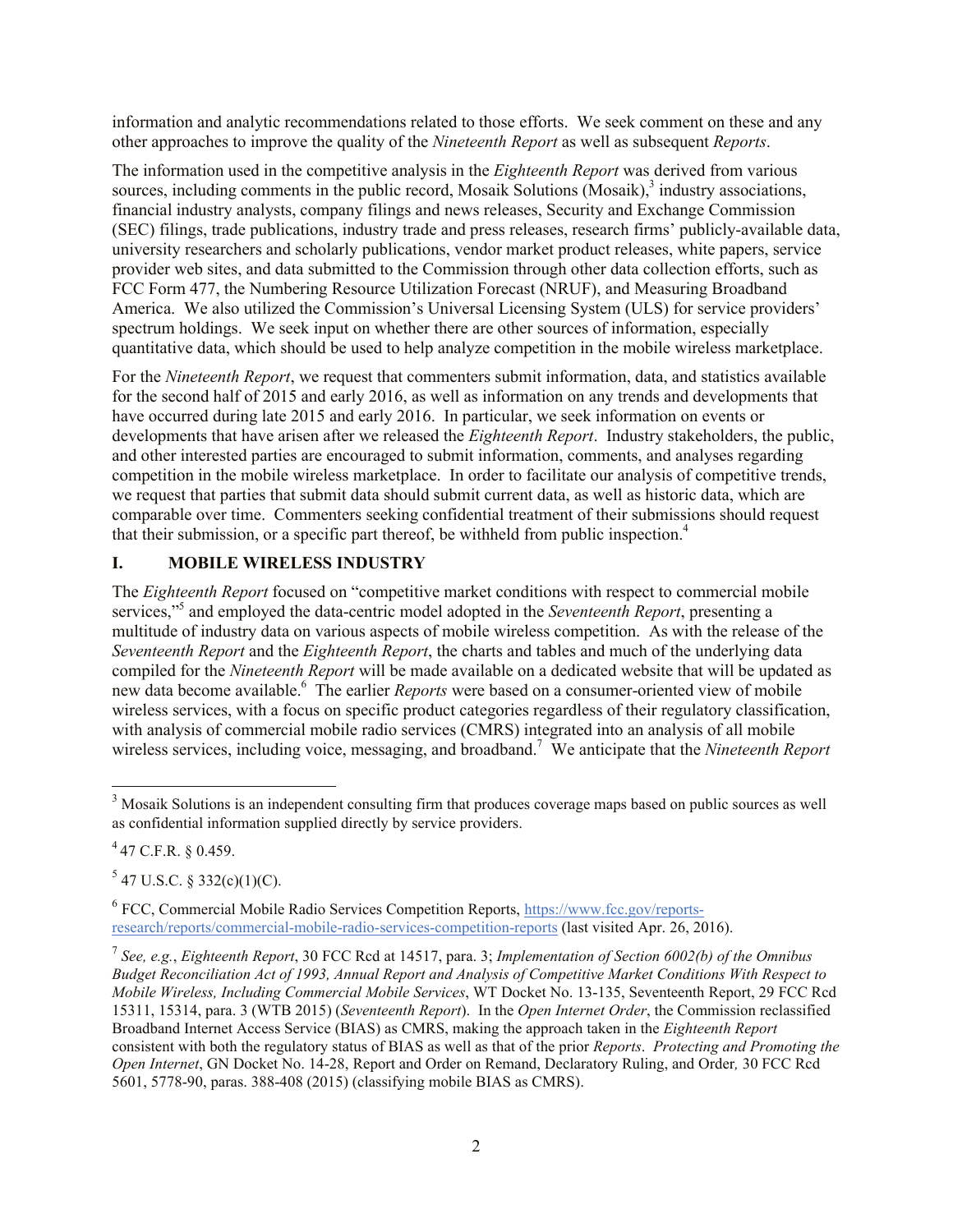will similarly analyze competition in the mobile wireless ecosystem, including key input market segments such as spectrum and infrastructure, as well as discussing any notable trends in downstream segments, such as mobile apps. We therefore invite commenters to address the sources of data that have been utilized and our analysis of metrics and information relating to the various aspects of the mobile wireless ecosystem that are outlined below.

## **II. COMPETITIVE DYNAMICS IN THE MOBILE WIRELESS MARKETPLACE**

## **A. Service Providers**

Our analysis of competition within the mobile wireless marketplace starts with a baseline understanding of its underlying competitive dynamics. Service providers offer an array of services, including interconnected voice, text and multimedia messaging, and mobile broadband internet access. Service providers also may offer other services such as machine-to-machine (M2M) connections, smart grid devices, home security monitoring, and vehicle telematics, all part of the "Internet of Things" (IoT). We seek comment and analysis to update the information on the roles of nationwide and regional or local facilities-based service providers in the United States mobile wireless marketplace today, as well as update information on the major resellers/Mobile Virtual Network Operators (MVNOs), and other providers. 8

## **B. Connections, Net Additions, and Churn**

We seek comment on our analysis in the *Eighteenth Report* of the total number of mobile wireless connections nationwide, and by service segment. The main source of data used by the Commission to calculate total mobile wireless connections is NRUF, which tracks the number of phone numbers that have been assigned to mobile wireless devices.<sup>9</sup> As noted in the *Seventeenth Report* and the *Eighteenth Report,* NRUF no longer accurately reflects the number of individual subscribers due primarily to the growth of multi-device accounts, and we seek comment on the effect of these limitations on our analysis. 10 Further, we seek comment on our analysis in the *Eighteenth Report* of net subscriber additions for the industry as a whole, and by service provider, and we also ask whether we should make any changes or add any new measures to the *Nineteenth Report*. In addition, we request up-to-date churn information and ask how the overall churn rate, as well as the churn rates of particular service providers, changed during 2015 and early 2016. Further, we seek information on the reasons for consumer churn, and whether these reasons have changed since the *Eighteenth Report*. Commenters should also provide information and analysis on the usefulness of reporting metrics such as the total number of connections, subscribers, net additions, and churn.

# **C. Market Shares and Concentration**

We seek comment on whether it would be helpful to estimate market shares or market concentration for specific mobile wireless services and how we might estimate such metrics. In the *Eighteenth Report*, we calculated market shares based on service revenues.<sup>11</sup> In addition, as in previous *Reports*, the *Eighteenth Report* analyzed horizontal concentration by calculating, based on NRUF data, the Herfindahl-Hirschman Index (HHI) for each Economic Area (EA) in the United States and determining an average HHI,

 8 *Eighteenth Report,* 30 FCC Rcd at 14520-21, paras. 9-13.

<sup>9</sup> *Eighteenth Report,* 30 FCC Rcd at 14521, para. 14.

<sup>10</sup> *Eighteenth Report,* 30 FCC Rcd at 14521, para. 14 & n.34; *Seventeenth Report*, 29 FCC Rcd at 15319-20, para. 20 & n.37.

<sup>11</sup> *Eighteenth Report,* 30 FCC Rcd at 14528, para. 21.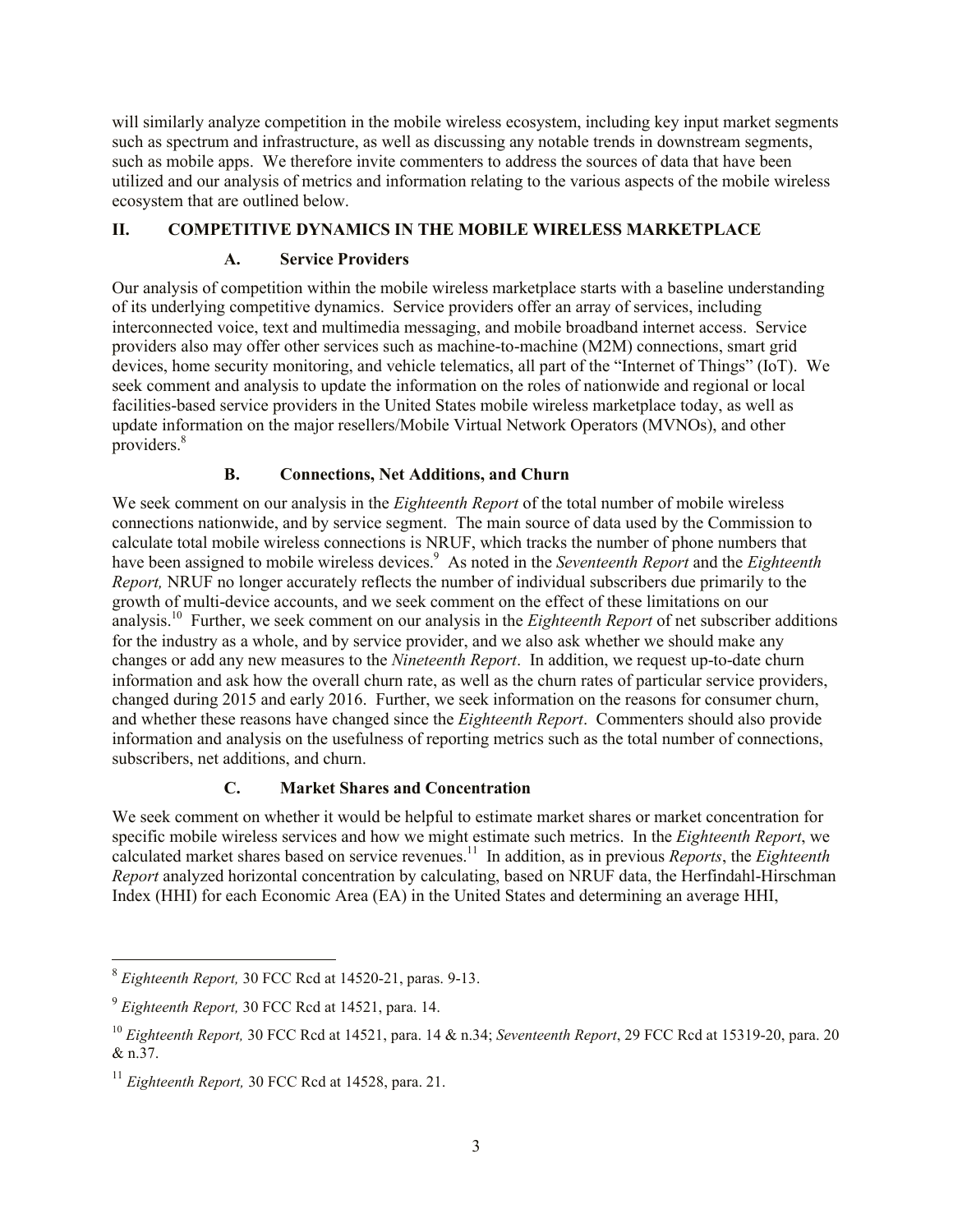weighted by EA population, for the entire country.<sup>12</sup> We seek comment on the use of the HHI index to measure market concentration and ask whether there are alternative ways of measuring and analyzing market concentration.

#### **D. Financial Indicators**

We also seek comment on the use in our analysis of key financial indicators, including total industry revenues, average revenue per user (ARPU), the wireless telephone services Cellular Consumer Price Index (CPI), and profitability metrics. We request provider-specific ARPU data for the *Nineteenth Report*, including information on how service providers allocate ARPU to different types of mobile wireless services or devices. Are additional ARPU data available that we should consider, in particular data depicting whether and how ARPU varies by region and/or demographic group? We request comment and information on the possible causes for any recent trends in ARPU, the usefulness of ARPU as a key metric, and the methodological issues associated with its calculation. In particular, we seek comment on how better to measure ARPU in light of the growing prominence of Equipment Installment plans (EIPs) and handset leasing. We also seek additional information on the differing measures used by providers such as Average Revenue Per Account (ARPA), Average Billings per User (ABPU), etc., and our ability to compare these metrics between service providers. We seek comment on the use of the CPI as a metric. We also request comment on the use of profitability measures such as EBITDA and the EBITDA margin, as well as the use of alternate profitability measures such as Operating Income Before Depreciation and Amortization (OIBDA). Are there different estimates of profitability that should be included in the *Nineteenth Report*? What are the most appropriate ways to measure change in profitability over time for the industry as a whole, as well as for individual firms?

## **III. OVERALL MOBILE WIRELESS INDUSTRY METRICS**

## **A. Network Coverage**

 $\overline{a}$ 

Since the *Twelfth Report*, the Commission has used data from Mosaik to analyze the extent of mobile wireless network deployment. While the analyses based on Mosaik data provide a quantitative baseline that can be compared across network types, technologies, and service providers over time, as noted in the *Seventeenth Report* and the *Eighteenth Report*, among other drawbacks, the Mosaik data likely overstate the coverage actually experienced by consumers.<sup>13</sup> In the *Nineteenth Report*, we anticipate using Form 477 coverage data, as well as Mosaik data to maintain continuity, and ask for comment on this approach and on ways to best ensure the accuracy of the *Report*'s coverage data. We plan to estimate, as we have in past reports, the percentage of land area and road miles covered as a whole, and by service provider (see Section VI. below).<sup>14</sup> In addition to a nationwide coverage analysis, coverage will be presented separately for rural and non-rural areas. To obtain a better understanding of coverage in rural areas and tribal lands, we request comment on the extent of mobile voice and broadband network deployment in

<sup>&</sup>lt;sup>12</sup> *Eighteenth Report,* 30 FCC Rcd at 14530-31, paras. 23-25. The data source used for this calculation is the NRUF data that are submitted to the Commission on a rate center basis and track the number of phone numbers that have been assigned to mobile wireless devices.

<sup>13</sup> *Eighteenth Report*, 30 FCC Rcd at 14539-40, para. 36 & n.76; *Seventeenth Report*, 29 FCC Rcd at 15332-33, para. 45 & n.69.

 $14$  It is important to note that the number of service providers in a census block represent network coverage only. Network coverage does not necessarily reflect the number of service providers from which any particular individual or household in a given area may choose. Coverage calculations based on Mosaik data, while useful for measuring developments in mobile coverage, have certain limitations that likely result in an overstatement of the extent of mobile coverage. *Eighteenth Report*, 30 FCC Rcd at 14537-39, para 34. & n.69, n.75. Similarly, in our use of Form 477, the coverage calculation methodology, in particular the use of the centroid methodology, has had certain limitations that likely result in an overstatement of the extent of mobile wireless coverage. *Id.* at 14540, n.76.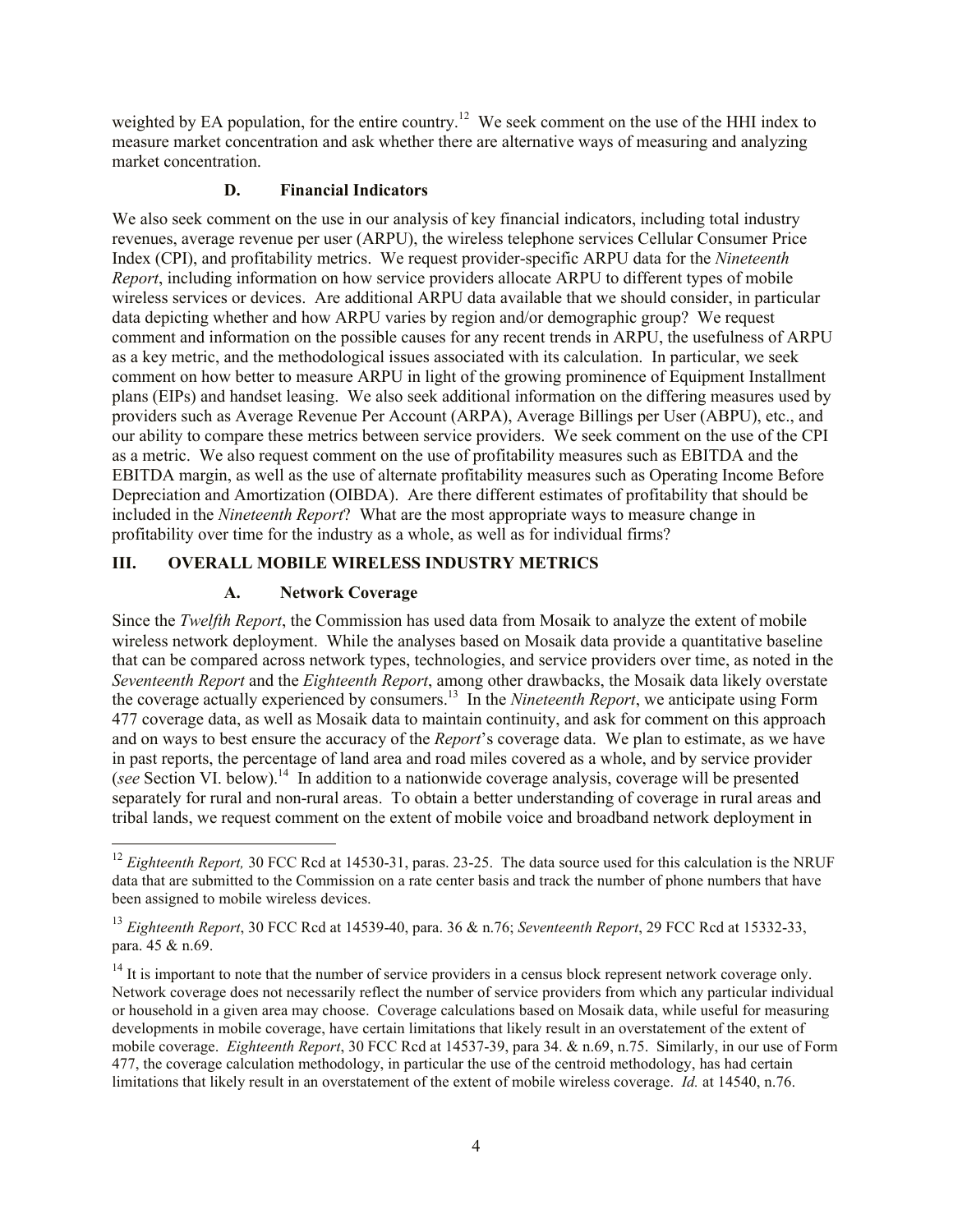these areas. Are there noteworthy trends in deployment in rural areas and tribal lands? Further, regarding rural areas and tribal lands, to what extent do service providers offer coverage only in certain parts of these areas, such as near major roads, where they do not market service to residents of those areas?<sup>15</sup> We also seek information on service providers' use of roaming to provide services in areas where they lack facilities-based coverage.

## **B. Connections and Subscribers**

The *Eighteenth Report*, as did previous *Reports*, calculated penetration rates by EA.<sup>16</sup> In addition, the *Eighteenth Report* presented information on the number of connections/subscribers by various socioeconomic and demographic measures, including income and age. We seek comment on this analysis of the adoption rates of mobile wireless services among different segments of the population, including by age group, income level, and geographic area. Further, we seek comment on whether we should extend this type of analysis to include other factors in the *Nineteenth Report*, and if so, what are the factors that should be considered.

## **IV. INPUT MARKET SEGMENTS IN THE MOBILE WIRELESS INDUSTRY**

## **A. Spectrum**

We ask for comment and information on how mobile wireless service providers and spectrum licensees currently use their licensed spectrum. Are certain frequency bands used heavily while others lie fallow, and if so, why? How does this vary across different types of geographic areas or in urban, as compared to rural markets? Of the spectrum that is currently unused, to what extent do licensees plan to use that spectrum to provide service in the future? Are there geographic areas within spectrum license boundaries that licensees do not plan to serve? How much of the spectrum available for the provision of mobile wireless services is actually used to provide service? How do service providers utilize, or plan to utilize, unlicensed spectrum to complement their use of licensed spectrum?

What spectrum is being used to provide services over 3G and 4G network technologies? How much, and what, spectrum is being used to roll out services over technologies such as LTE? What additional spectrum will likely be required to support 5G technologies, and in what locations? What are the benefits of transmitting in different frequency bands and do these benefits vary across geographic areas? How are service providers' network deployment plans affected by their spectrum holdings in the frequencies above and below 1 GHz? What plans do service providers have for deployments in the 3.5 GHz band, such as the deployment of small-cell solutions? We are also interested in service providers' plans for deployment of mobile services in the bands above 24 GHz.<sup>17</sup>

This year, the Commission is conducting the Broadcast Incentive Auction, which will make available a certain amount of additional spectrum. We seek comment on whether there is access to sufficient spectrum in order for multiple service providers to be able to provide robust competition, either through Commission auctions or through secondary market transactions. Are existing service providers spectrum constrained? If so, in which geographic markets are service providers most likely to be constrained? How have advanced network technologies affected spectrum usage? Have mobile wireless service providers become more or less spectrum-constrained after rolling out new networks and services? Do service providers anticipate needing additional spectrum to deploy faster and more advanced mobile

 $\overline{\phantom{a}}$ <sup>15</sup> *Eighteenth Report*, 30 FCC Rcd at 14591, para 119 & n.337.

<sup>16</sup> *Eighteenth Report*, 30 FCC Rcd at 14547, para. 43.

 $17$  In October 2015, the Commission released an NPRM seeking comment on proposed service rules for millimeter wave bands*. Use of Spectrum Bands Above 24 GHz for Mobile Radio Services*, GN Docket No. 14-177 et al., Notice of Proposed Rulemaking, 30 FCC Rcd 11878 (2015).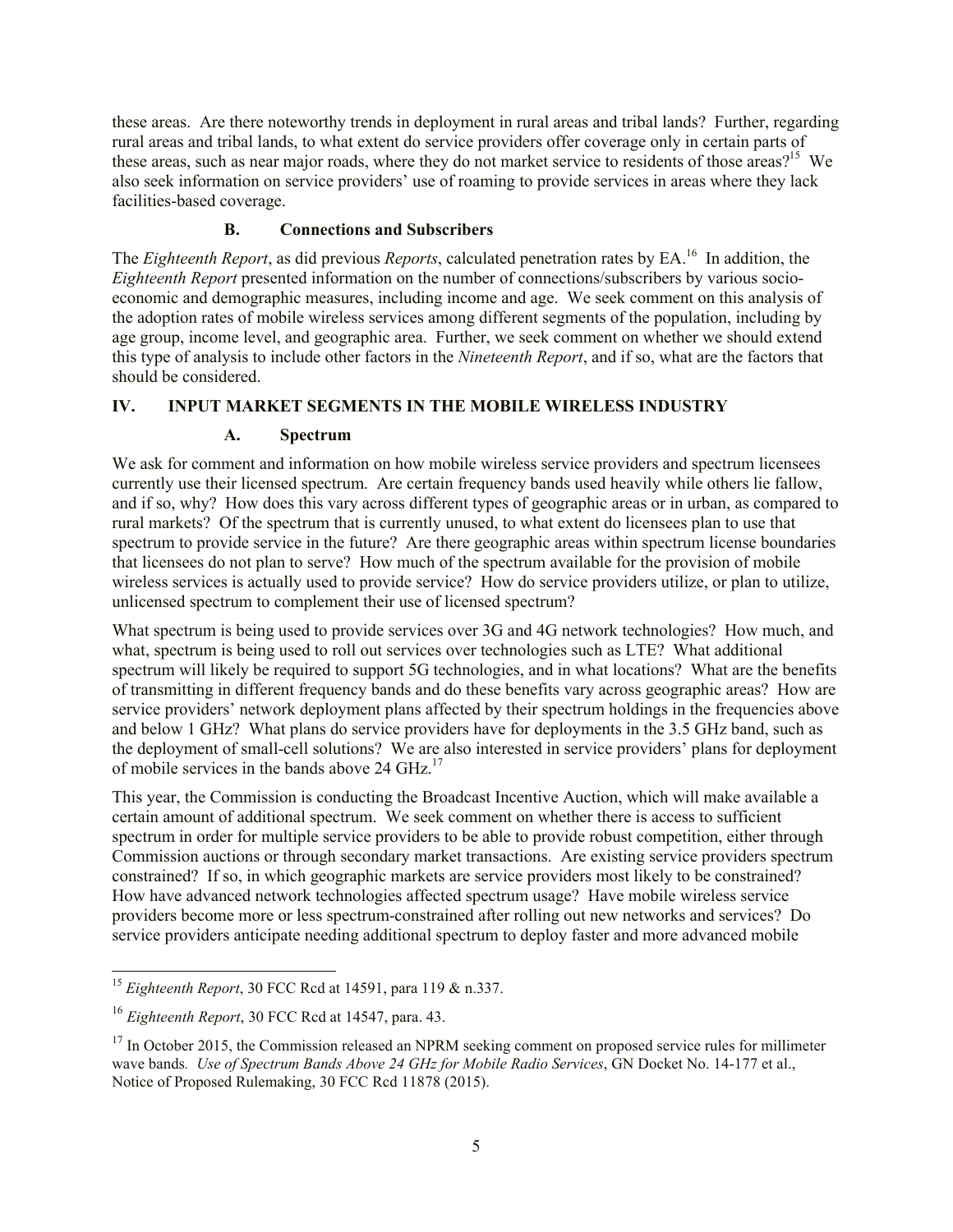broadband networks? To what extent do spectrum licensees lease, partition, or disaggregate their spectrum?

#### **B. Non-Spectrum Inputs**

Mobile wireless service providers also depend critically on access to inputs, such as network infrastructure (cell sites and towers) and backhaul facilities. Regarding infrastructure, we seek comment and information on how many new cell sites were deployed in 2015 and early 2016, and by which service providers. Further, to what extent do service providers lease space from independent tower companies, and does this vary across different types of geographic areas? In addition, we request comment on whether there are major barriers or constraints faced by service providers needing to add or modify cell sites in their networks, and if so, what are they? Whether and to what extent do regulatory and zoning approvals from state and local government authorities act as barriers to tower and cell site deployment? We also seek comment on any barriers to deployment on federal lands. Commenters should address the need for access to physical infrastructure, such as towers, buildings, and other structures, conduits, rightsof-way, etc. This should include information on deployments of all sizes, including small-cells, distributed antenna systems, and Wi-Fi offload. We seek information on the extent to which mobile wireless service providers will likely need to purchase additional backhaul transmission facilities–in particular, wireless microwave, and fiber optics–in order to accommodate increasing mobile broadband traffic. What role might small-cell or other potential solutions play and what new technologies are being developed or anticipated? We also seek information on the importance of special access services to mobile wireless service providers. Which types of technologies are service providers using for backhaul, and what are the costs of the different technologies?

## **V. PRICING LEVELS AND TRENDS**

We seek comment and information on innovations or developments that have occurred with mobile wireless pricing plans during 2015 and early 2016. Commenters should discuss developments such as moves from term contracts to other pricing models and differences between pre-paid and post-paid pricing plans since the advent of EIPs. Have such pricing innovations occurred throughout the mobile wireless industry, or have they been limited to certain types of services or a subset of providers? Are service providers targeting different pricing plans to different types of consumers? If so, how? We seek comment on specific prices, plans, promotions, incentives, and features offered by service providers during the reporting period. We also seek additional information on Average Selling Prices (ASPs) for non-subsidized handsets. We seek such information for both pre-paid and post-paid service offerings. How do the service offerings differ between pre-paid and post-paid plans? Parties should discuss handset availability, coverage and roaming, data speeds and allowances, and any other key differences. Further, how are service providers pricing mobile Internet access services for non-voice devices, such as tablets, ereaders, laptops, USB modems, and portable Wi-Fi hotspots, and how has this changed in the past year? We also seek additional information on the pricing of M2M services and plans that allow for connected vehicles to provide in-car connectivity through cellular networks. Are there any reports or analyses that discuss pricing trends for mobile data services? How have such trends affected mobile data subscribership and use? How have service providers that primarily relay on Wi-Fi, with a fallback to mobile networks, affected prices and consumer choice?

## **VI. NON-PRICE RIVALRY**

We seek information on capital investments/expenditures in service providers' networks. We ask for updated information on investment levels in the mobile wireless industry, including total investment levels over time, as well as investment per subscriber, investment as a percentage of revenue, and capital expenditures by individual mobile wireless service providers, and by segment, i.e., capital expenditure on services versus infrastructure. In addition, we seek information on the specific breakout of domestic (U.S.) versus international investment. Further, we seek information on capital investment in deploying greenfield services versus network upgrades, investment in network equipment versus software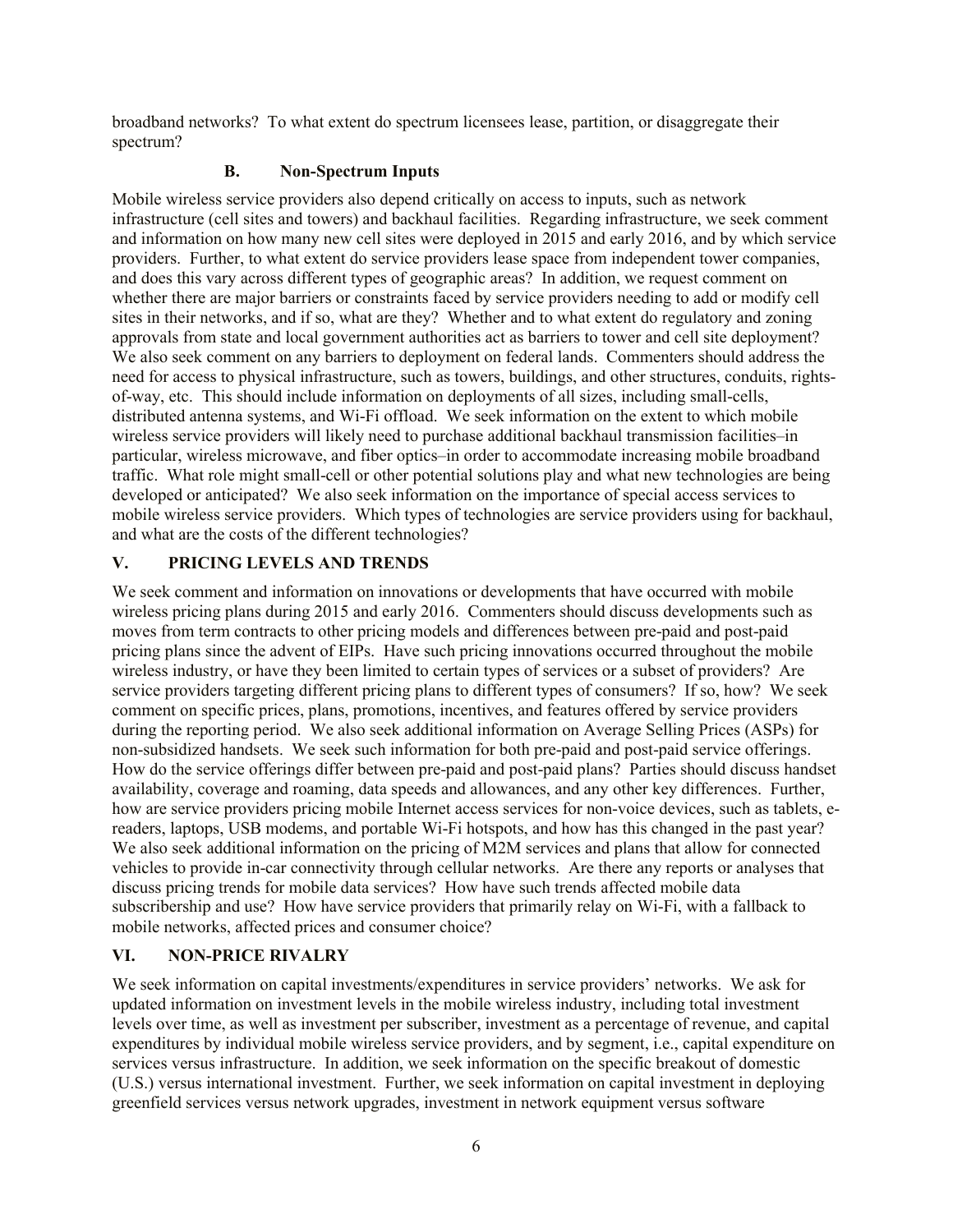investments or backhaul, as well as Plant Property & Equipment (PPE)<sup>18</sup> investment versus non-PPE investment. Did capital investment–both for the industry as a whole and by individual service providers– increase or decrease during 2015 and early 2016? We also seek information on operational expenditures by individual mobile wireless service providers during 2015 and early 2016.

As well as seeking information on individual service provider coverage by population and by land area covered, we request information on the extent to which mobile wireless providers have upgraded, or plan to upgrade, their networks to LTE. What has been the extent of further deployment of these technologies since the release of the *Eighteenth Report*? How extensively have service providers deployed advanced technologies in rural areas? We seek information on service providers' plans to transition to Voice over LTE (VoLTE) as well as plans for VoLTE interoperability and fallback technologies for voice. In addition, we seek information on the use and availability of Wi-Fi calling. We seek updated information on how and when service providers plan to deploy services in the WCS, AWS-3 and AWS-4, and eventually the 600 MHz bands, including the technologies and speeds that they plan to offer. Are the services to be offered, and networks to be deployed, using this spectrum likely to be similar to or different from the services offered using other frequency bands, such as AWS-1, Cellular, Broadband PCS, and the 700 MHz Band?

We seek comment on providers' service quality and reliability, including factors such as data speeds, latency, and service consistency. For instance, we anticipate presenting data related to performance metrics, including speed data that differentiates between "flagship" brand and "discount" brand speeds. Speed measurements may vary widely due to a large number of factors. It is generally measured in one of two ways: Crowd-sourced tests use mobile applications that allow end users to measure and report the speeds at various times and have the advantage of large sample size; and structured sampling tests, including drive testing, are better controlled for location and conditions, but have smaller sample sizes. We seek data collected using both methodologies from a variety of sources. In addition to upload and download speeds, we seek data on latency. One common measure is round-trip latency, which measures the amount of time it takes a data packet to travel from a source to a destination and back. For certain applications, such as voice, video, or other real-time communications, latency can be an important factor for quality of service. Further, we seek information on service consistency, and how it may be an important factor for measuring the quality of service that consumers receive.

We seek comment on how service providers use device offerings to differentiate themselves from their rivals. We request comment on how service providers use marketing and advertising to develop brand awareness and differentiate themselves to potential customers. How much did individual service providers, and the industry as a whole, spend on advertising and marketing in 2015 and early 2016? Have service providers increased the amount of money spent on customer acquisition? How have advertising and marketing campaigns and practices changed during 2015 and early 2016? In addition, what are the most popular retail channels used by mobile wireless providers, and how has this changed over the past year?

## **VII. CONSUMERS AND TRENDS IN THE MOBILE WIRELESS INDUSTRY**

 $\overline{a}$ 

We seek information on the factors affecting consumers' choices, including the importance of switching costs, in the mobile wireless industry today, and on the usage of mobile wireless services. Commenters should provide information on use of data, voice, short message service (SMS), and multimedia

 $18$  PPE is a company asset that is vital to business operations, but cannot be easily liquidated. The value of property, plant and equipment is typically depreciated over the estimated life of the asset because even the longest-term assets become obsolete or useless after a period of time. Investopedia, http://www.investopedia.com/terms/p/ppe.asp (last visited Apr. 29, 2016).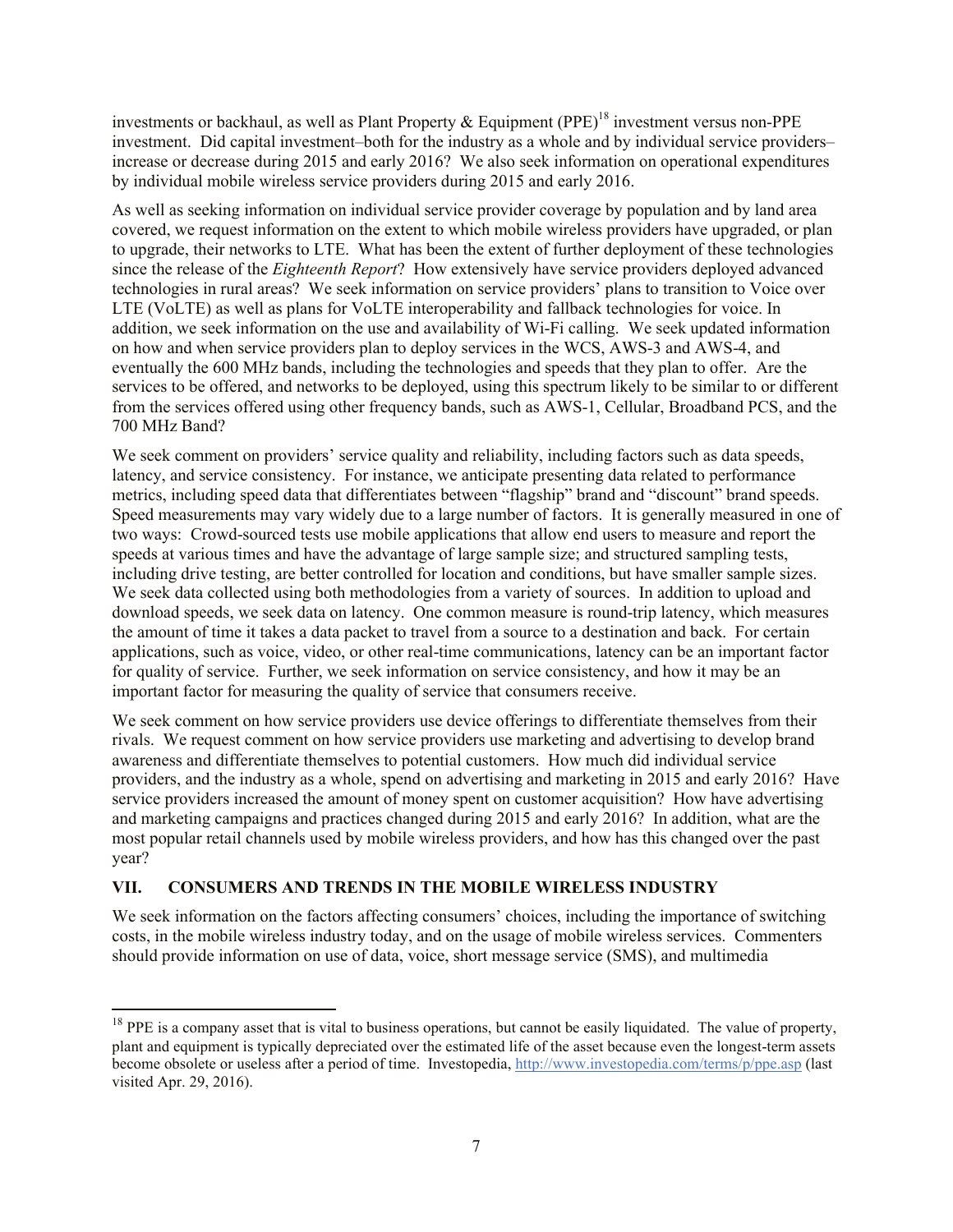messaging service (MMS), including overall usage numbers and trends.<sup>19</sup> Because of the increasing importance of mobile data and broadband services in the mobile wireless industry, we ask that commenters, particularly mobile wireless service providers, submit data on mobile data traffic volumes, messaging traffic, mobile text (SMS/MMS) spam, and additional innovative uses of messaging applications.

We seek information on the market penetration of smartphones and other data-centric devices, such as tablets, as well as on market developments related to the IoT (e.g., connected cars). We request comment on how access to such devices differs among customers of various service providers. We seek information on market shares of smartphones by operating system and manufacturer. Commenters should address marketplace trends, such as rates of smartphone adoption as well as new features and services driving consumer demand. We seek comment on the impact of equipment installment plans (EIPs) on the previously prevailing subsidy model, as well as on consumer choice and competition between service providers. We request comment on how service providers' implementation of device unlocking has affected competition and consumer choice. Parties should address how handsets' ability to interoperate on multiple networks affects competition. We also seek comment on whether all service providers have similar access to recently released or flagship devices for their customers.

We also seek information on the number of mobile applications that have been launched, as well as downloaded by customers. Further, what information sources are available to consumers concerning the availability, effective price, quality, and features of mobile wireless services and devices? How have these information sources evolved in 2015 and 2016? Are there new avenues for consumers to gain information through retailers or third parties, such as online or in-store comparisons of pricing plans, services, and handsets and devices? We seek comment and information on intermodal developments, such as mobile wireless-wireline substitution, including the numbers of mobile wireless-only households. What type of data provides evidence on the extent of mobile wireless-wireline voice substitution? How many and what types of households or individuals have cut the cord and use a mobile phone as their sole phone?

## **VIII. OTHER DEVELOPMENTS IN THE MOBILE WIRELESS INDUSTRY**

 $\overline{a}$ 

In addition to alternative sources of data and information to update the data and metrics used in the *Eighteenth Report* and previous *Reports*, we invite commenters to recommend additional or alternative indicators to enhance our analysis of competitive market conditions with respect to mobile wireless. To the extent that commenters believe we should include additional metrics or perform additional analyses, we ask that they provide these data and explain these analyses. In each case, the commenter should also submit, or identify sources for, the data and information needed to compile the proposed indicator.

Finally, we seek comment on other factors or developments that may affect or be relevant to competition and consumer choice in the mobile wireless marketplace. For example, we seek information on the participation of minority and women-owned businesses in the mobile wireless marketplace, and how such participation may affect services provided to minority consumers or other niche market segments. In addition, we request comment on the extent to which features such as network security, privacy, and resiliency are important to consumers when choosing a mobile wireless service provider. We also seek information on consumers' willingness to pay, if at all, for such features. Further, we invite commenters to submit any studies or analyses that compare the mobile wireless marketplace in the United States with

<sup>&</sup>lt;sup>19</sup> While industry-wide data on total and average voice minutes of use (MOUs), have been available from the CTIA – The Wireless Association<sup>®</sup> (CTIA), data on text messaging and MMS traffic volumes are no longer reported separately by CTIA. Also, although data on the number of megabytes of mobile data traffic are available from several sources, differing methodologies have led to a fairly large range of reported totals. *Eighteenth Report,* 30 FCC Rcd at 14608-09, para. 148.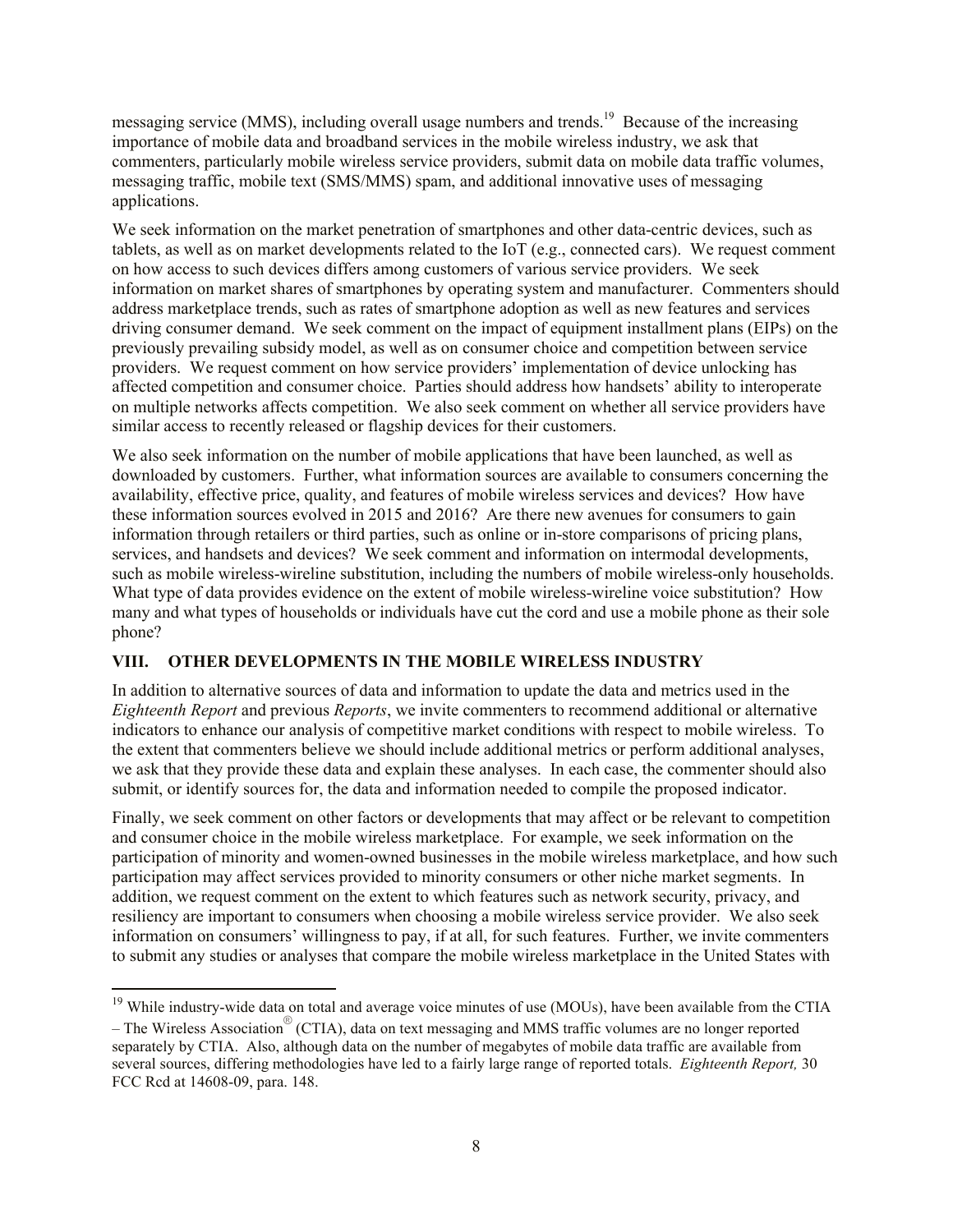that in other countries. Commenters should address any other recent developments in the mobile wireless industry as they find them important to competition.

# **IX. PROCEDURAL MATTERS**

Pursuant to Sections 1.415 and 1.419 of the Commission's rules, 47 CFR §§ 1.415, 1.419, interested parties may file comments on or before **May 31, 2016** and reply comments on or before **June 15, 2016**. All filings should refer to WT Docket No. 16-137. Comments may be filed: (1) using the Commission's Electronic Comment Filing System (ECFS), or (2) by filing paper copies. Electronic Filing of Documents in Rulemaking Proceedings, 63 FR 24121 (1998).

Comments and reply comments filed in response to this *Public Notice* will be available for public inspection and copying in the Commission's Reference Center, Room CY-A257, 445 12th Street, S.W., Washington, D.C. 20554, and via the Commission's Electronic Comment Filing System (ECFS) by entering the docket number, WT Docket No. 16-137.

Comments may be filed using the ECFS or by filing paper copies. Electronic Filing of Documents in Rulemaking Proceedings, 63 Fed. Reg. 24121 (1998). Comments filed through the ECFS can be sent as an electronic file via the Internet to http://www.fcc.gov/cgb/ecfs/. Generally, only one copy of an electronic submission must be filed. If multiple docket or rulemaking numbers appear in the caption of this proceeding, however, commenters must transmit one electronic copy of the comments to each docket or rulemaking number referenced in the caption. In completing the transmittal screen, commenters should include their full name, U.S. Postal Service mailing address, and the applicable docket or rulemaking number. Parties may also submit an electronic comment by Internet e-mail. To get filing instructions for e-mail comments, commenters should send an e-mail to ecfs@fcc.gov, and should include the following words in the body of the message, get form. A sample form and directions will be sent in reply.

Parties who choose to file by paper must file an original and one copy of each filing. If more than one docket or rulemaking number appears in the caption of this proceeding, commenters must submit two additional copies for each additional docket or rulemaking number.

Filings can be sent by hand or messenger delivery, by commercial overnight courier, or by first-class or overnight U.S. Postal Service mail (although we continue to experience delays in receiving U.S. Postal Service mail). All filings must be addressed to the Commission's Secretary, Office of the Secretary, Federal Communications Commission, as follows:

-All hand-delivered paper filings for the Commission's Secretary must be delivered to FCC Headquarters at  $445 \, 12^{th}$  St., S.W., Room TW-A325, Washington, DC 20554. All hand deliveries must be held together with rubber bands or fasteners. Envelopes must be disposed of before entering the building. The filing hours at this location are 8:00 a.m. to 7:00 p.m. **PLEASE NOTE:** This is the **ONLY** location where hand-delivered or messenger-delivered paper filings for the Commission's Secretary will be accepted. The Commission's former filing location at 236 Massachusetts Ave., N.E., is permanently closed.

-Commercial overnight mail (other than U.S. Postal Service Express Mail and Priority Mail) must be sent to 9300 East Hampton Drive, Capitol Heights, MD 20743.

-U.S. Postal Service first-class mail, Express Mail, and Priority Mail should be addressed to 445 12th Street, S.W., Washington, DC 20554.

-All filings must be addressed to the Commission's Secretary, Office of the Secretary, Federal Communications Commission.

Alternate formats of this *Public Notice* (computer diskette, large print, audio recording, and Braille) are available to persons with disabilities by contacting the Consumer & Governmental Affairs Bureau at (202) 418-0530 (voice), (202) 418-0432 (TTY), or send an e-mail to fcc504@fcc.gov.